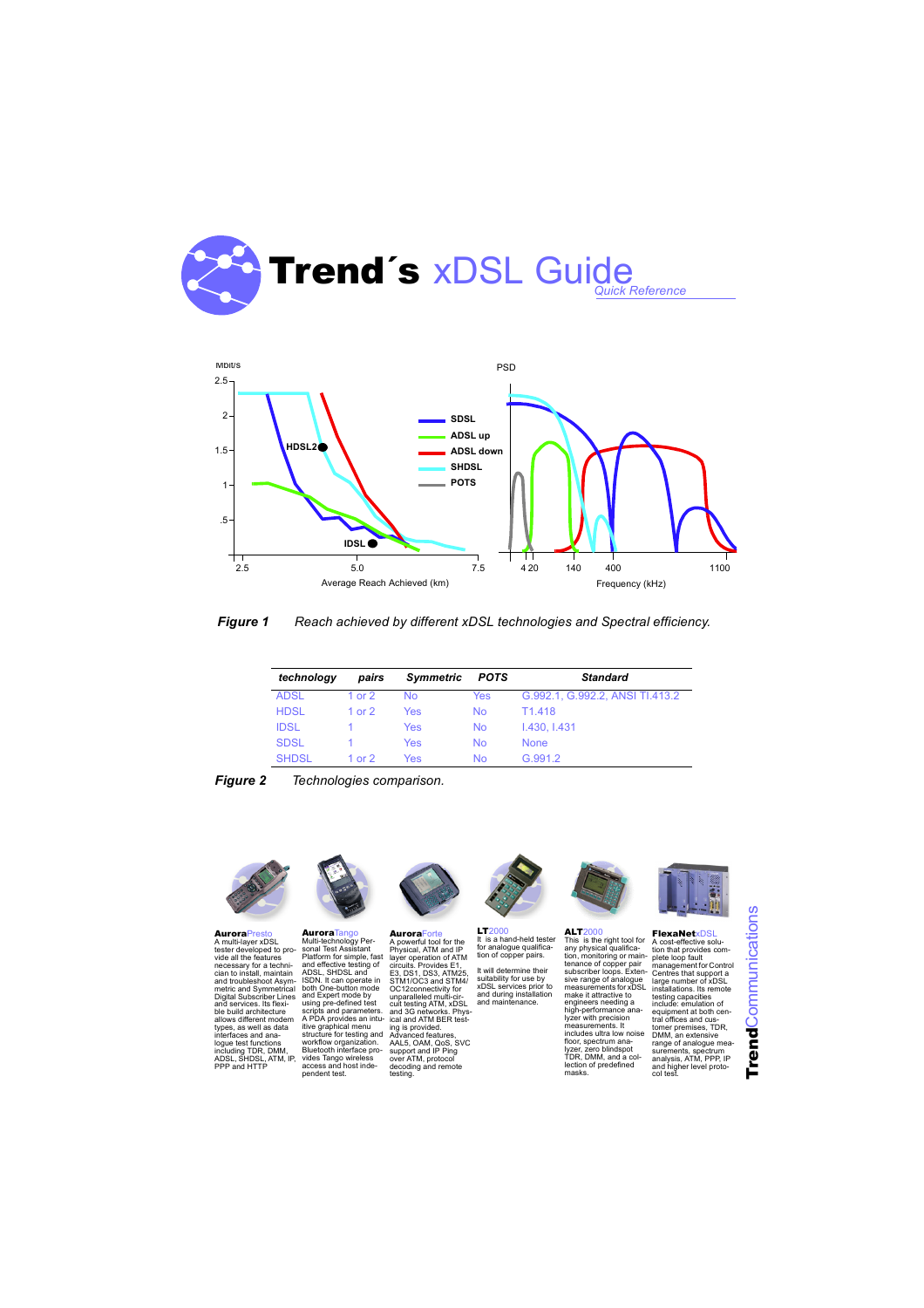



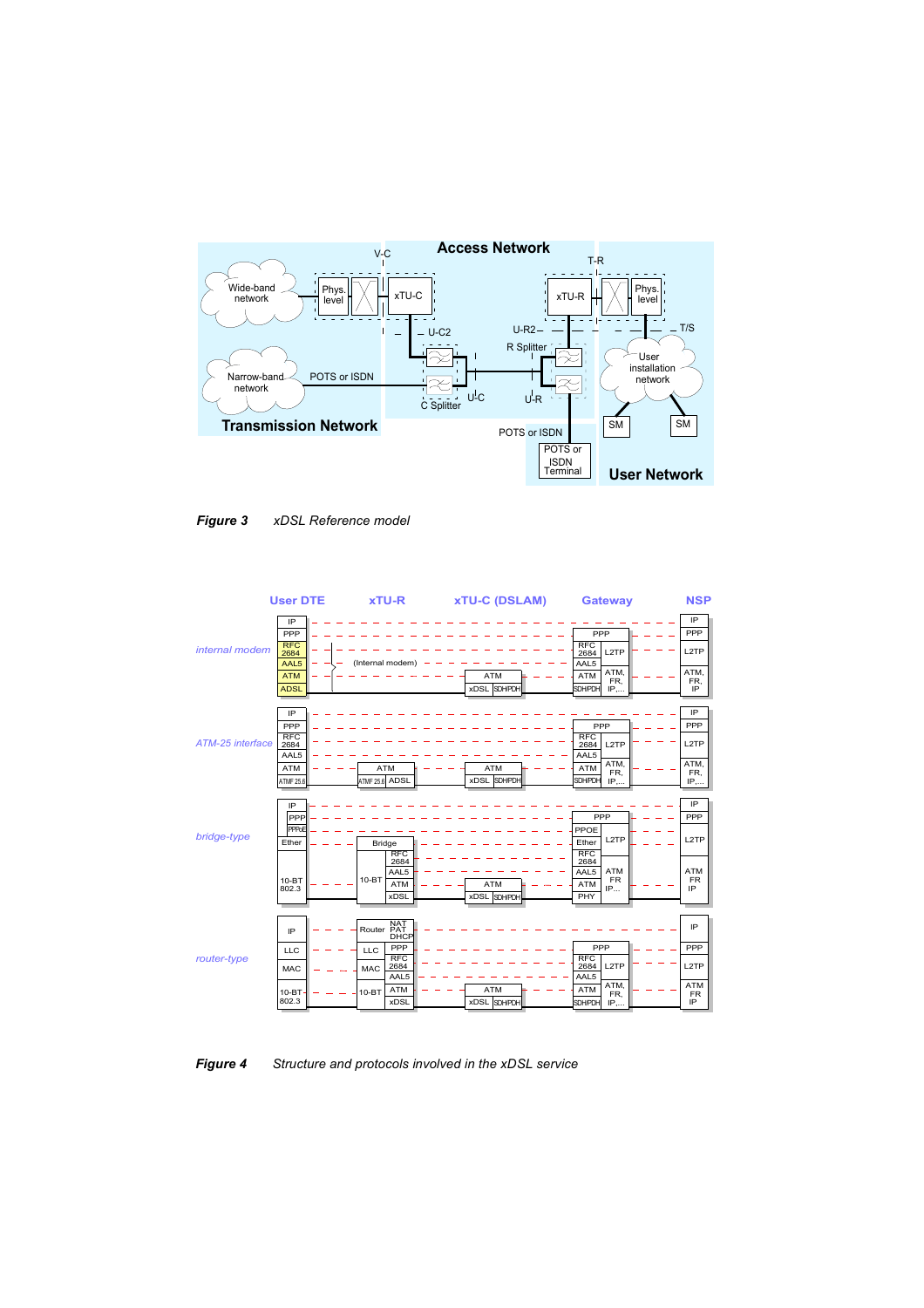

*Figure 5 ETSI masks for copper qualification.*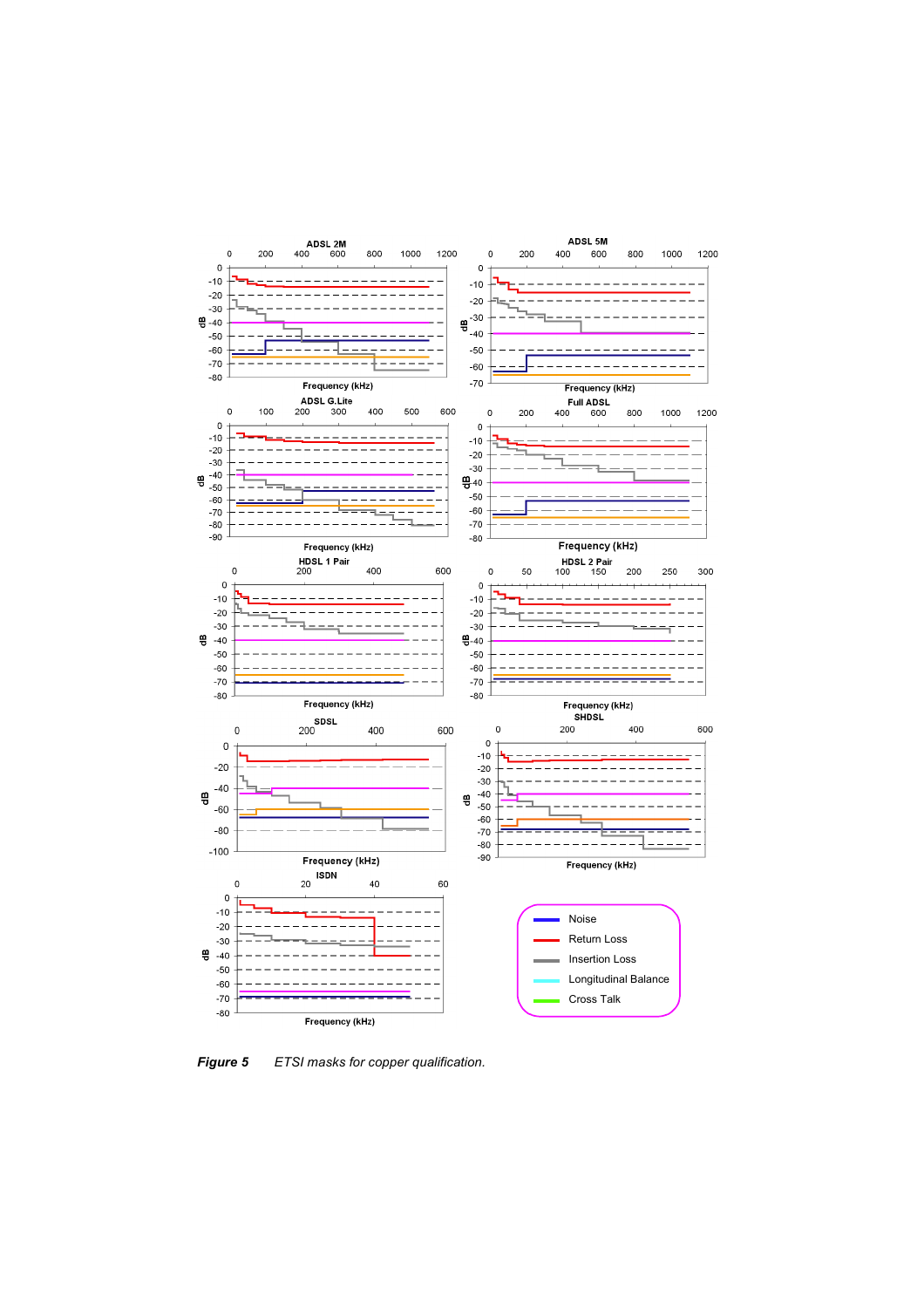









**CLR**: the ATU-R sends a list with all the operation modes it accepts

**CL**: the ATU-C responds with a list of modes it accepts **ACK**: the ATU-R has received the list of modes correctly **MS**: the ATU-R demands a operation mode **ACK**: the ATU-C accepts it **MS**: the ATU-R requires a certain operation mode **REQ-MR**: the ATU-C wants to select the mode and makes a request for an MR message **MR**: the ATU-R requires an MS operation mode **MS**: the ATU-R demands a certain operation mode **ACK**: the ATU-R accepts the request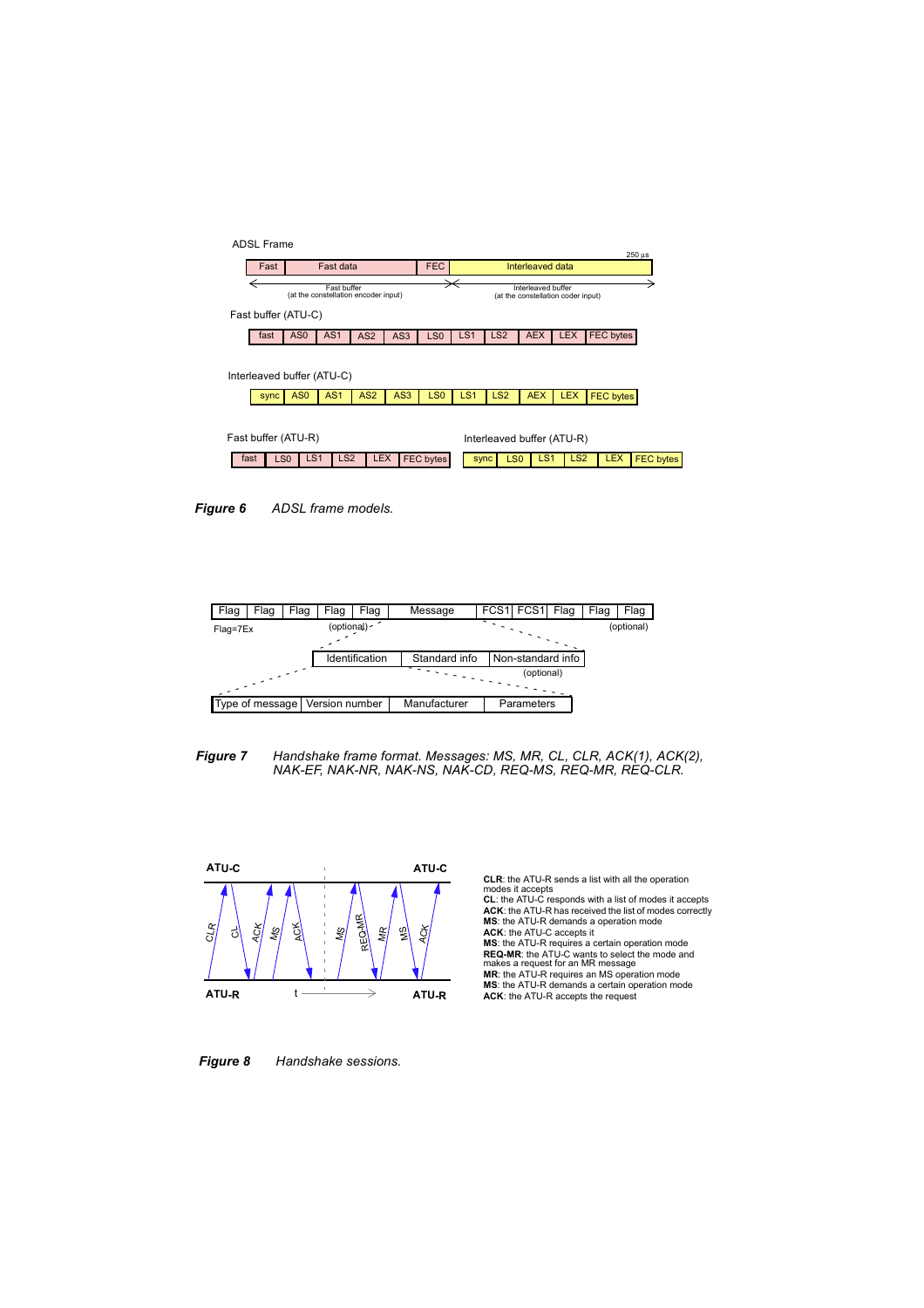

GFC: General Flow Control VPI: Virtual Path Identifier VCI: Virtual Channel Identifier PT: Payload Type CL: Cell Loss Priority HEC: Header Error Control





*Figure 10 Protocol Data Unit (PDU) exchange between ATM layers.*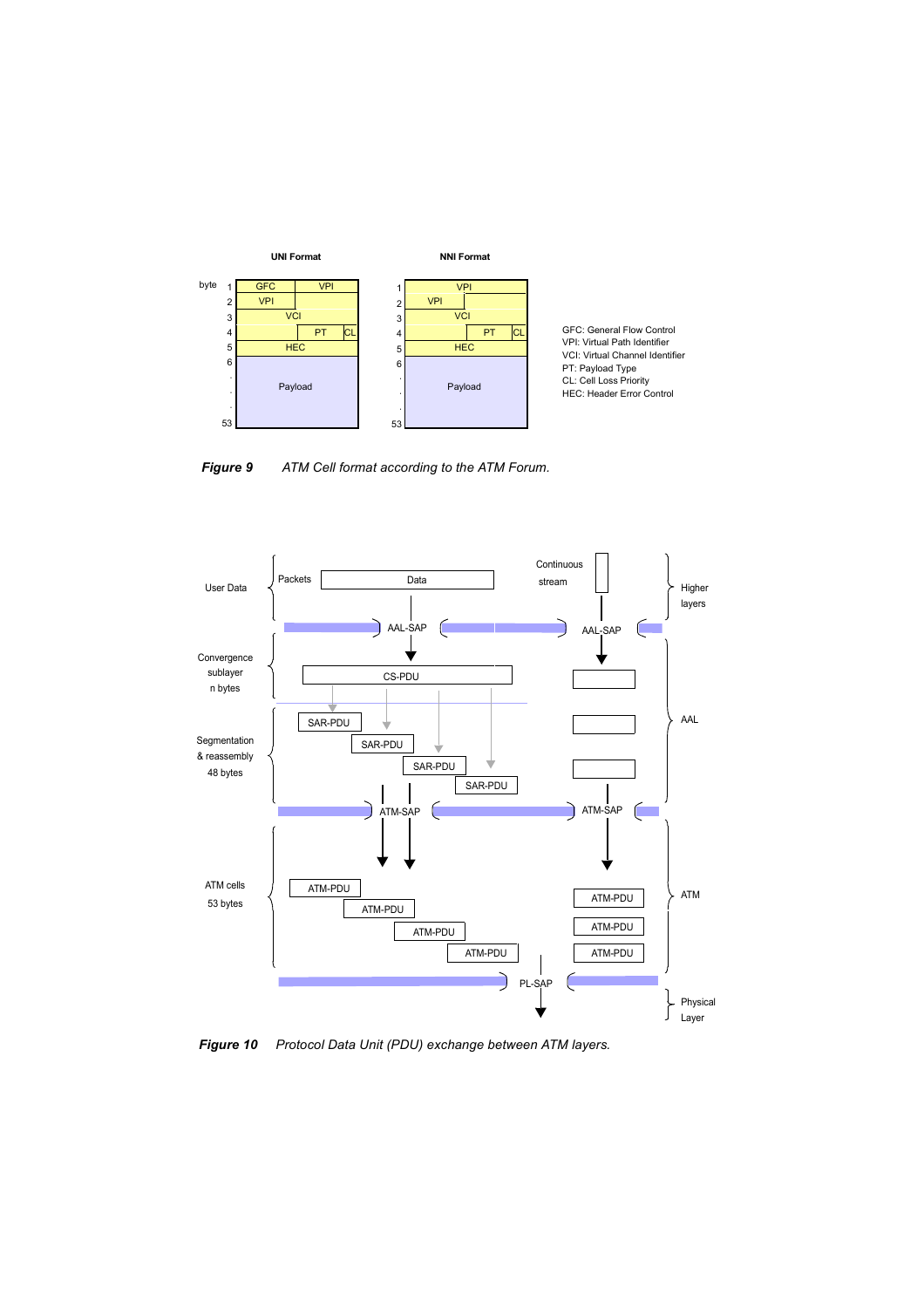





**PAD:** Complements the PDU up to forming a multiple integer of 48 bytes. **UU**: allows for transparent data transmission between AAL5 extremes. **CPI**: Aligns the PDU in 64 bits

**LI**: Data size

**CRC**:  $G(x) = x^{32} + x^{26} + x^{23} + x^{22} + x^{16} + x^{12} + x^{11} + x^{10} + x^8 + x^7 + x^5 + x^4 + x^2 + x + 1$  (Calculated for the entire PDU)





*Figure 13 Multiplexing ATM in the DSLAM.*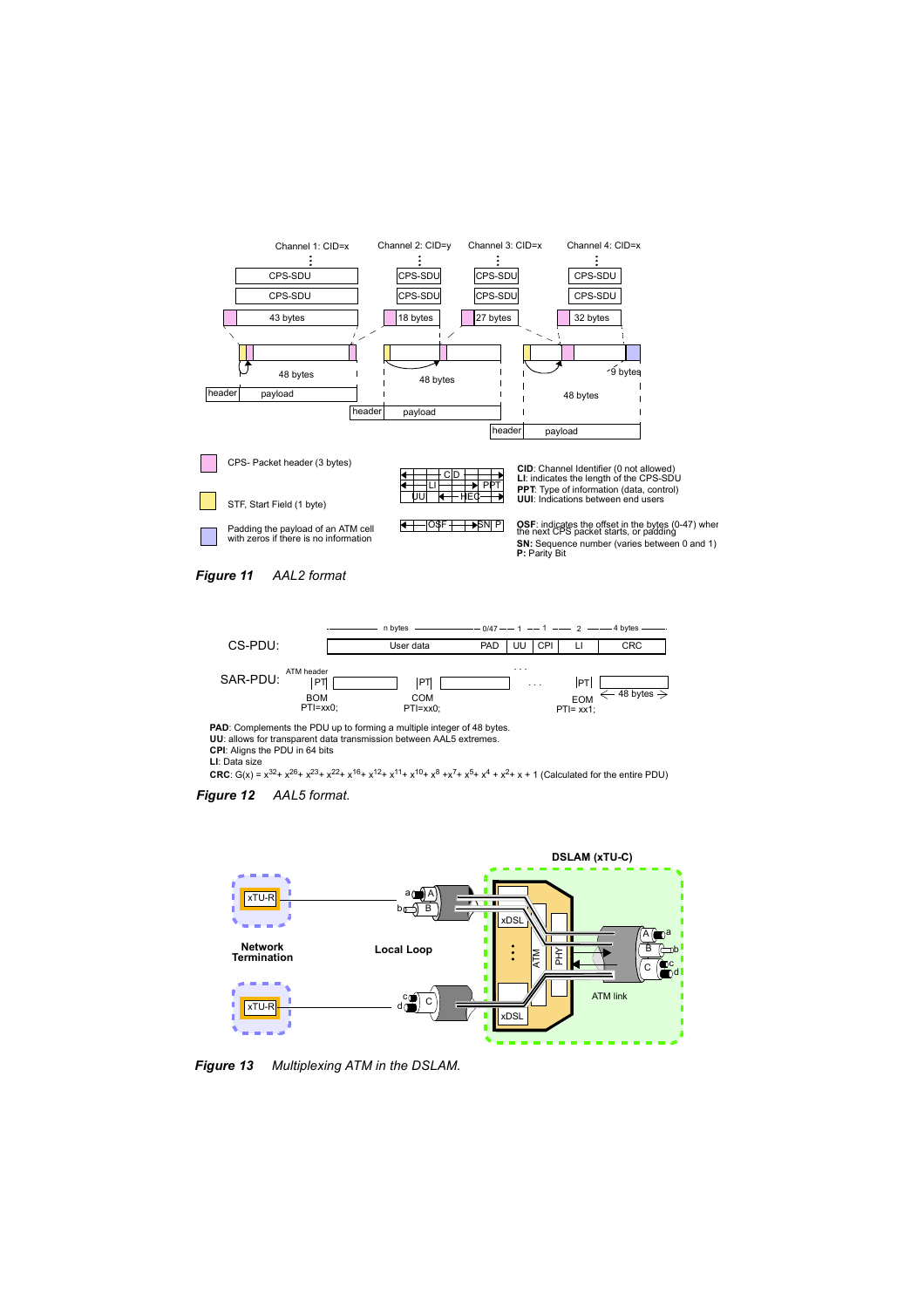## **PPP encapsulation PPP frame structure**





**Flag**: 7Eh **Address**: FFh **Control**: 03h

*Figure 14 PPP encapsulation.*





IP **TCP** BGP | FTP | HTTP | SMTP | Telnet | SNMP UDP **ICMP** OSPF